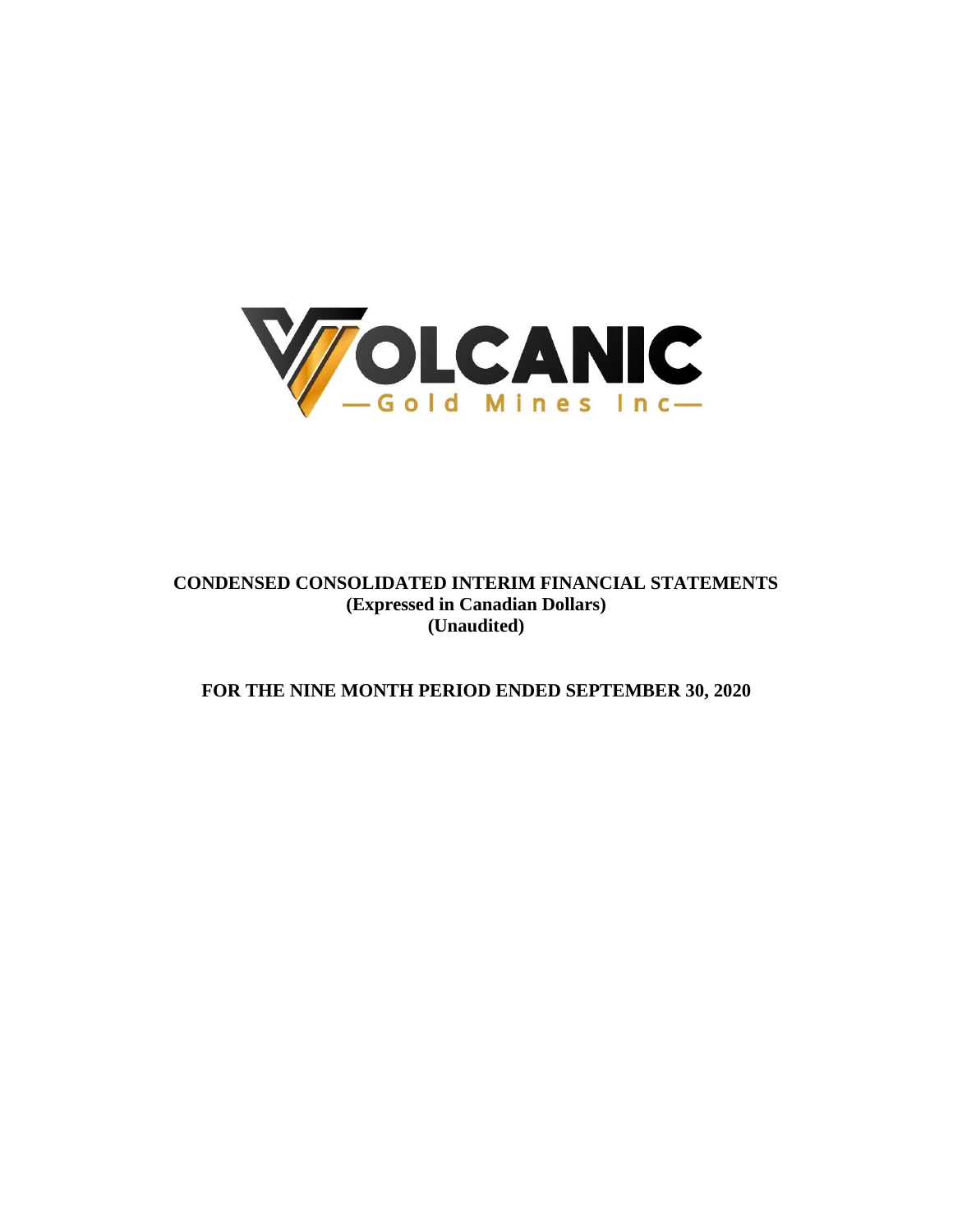# **NOTICE OF NO AUDITOR REVIEW OF CONDENSED CONSOLIDATED INTERIM FINANCIAL STATEMENTS**

In accordance with National Instrument 51-102 of the Canadian Securities Administrators, the Company discloses that its external auditors have not reviewed the unaudited condensed consolidated interim financial statements for the nine months ended September 30, 2020. These financial statements have been prepared by management and approved by the Audit Committee and the Board of Directors of the Company.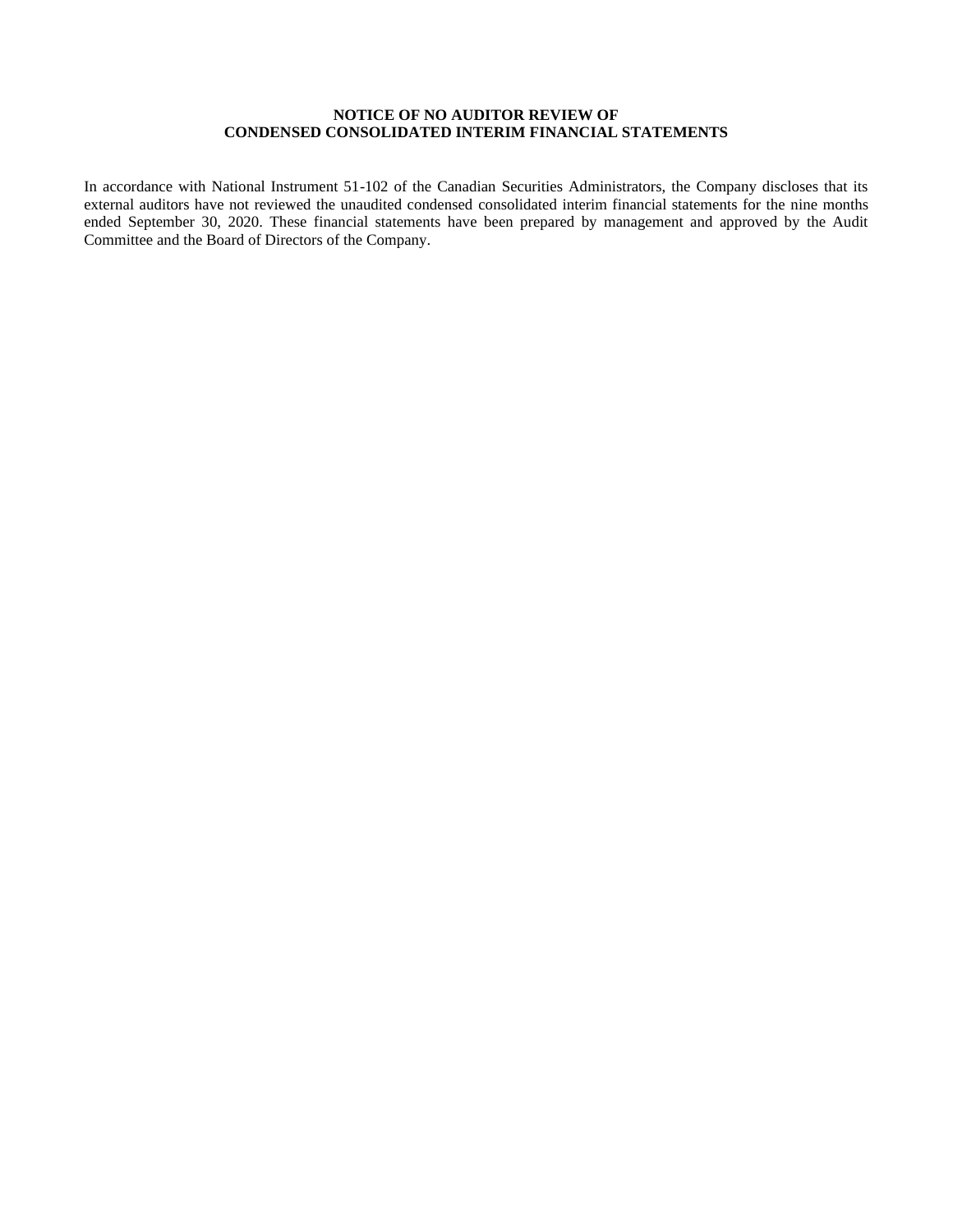**VOLCANIC GOLD MINES INC.**

CONDENSED CONSOLIDATED INTERIM STATEMENTS OF FINANCIAL POSITION (UNAUDITED) (Expressed in Canadian Dollars)

|                                                                                                                                                                                                                                                                                                                                                             | September 30,   | December 31,   |
|-------------------------------------------------------------------------------------------------------------------------------------------------------------------------------------------------------------------------------------------------------------------------------------------------------------------------------------------------------------|-----------------|----------------|
|                                                                                                                                                                                                                                                                                                                                                             | 2020            | 2019           |
| <b>ASSETS</b><br>Cash<br>Receivables<br>Prepaid expenses and deposits<br>Exploration advances (Note 9)<br>Long-term deposits (Note 9)<br>Property and equipment (Note 5)<br>Mineral property (Note 7)<br>Accounts payable and accrued liabilities (Note 9)<br>Shareholders' equity<br>Share capital (Note 10)<br>Other equity reserves (Note 10)<br>Deficit |                 |                |
| <b>Current</b>                                                                                                                                                                                                                                                                                                                                              |                 |                |
|                                                                                                                                                                                                                                                                                                                                                             | \$<br>4,407,686 | \$<br>162,739  |
|                                                                                                                                                                                                                                                                                                                                                             | 7,578           | 3,923          |
|                                                                                                                                                                                                                                                                                                                                                             | 33,461          | 3,152          |
|                                                                                                                                                                                                                                                                                                                                                             | 54,463          |                |
| Total current assets                                                                                                                                                                                                                                                                                                                                        | 4,503,188       | 169,814        |
| Non-current                                                                                                                                                                                                                                                                                                                                                 |                 |                |
|                                                                                                                                                                                                                                                                                                                                                             | 61,000          | 61,000         |
|                                                                                                                                                                                                                                                                                                                                                             | 953             | 1,230          |
|                                                                                                                                                                                                                                                                                                                                                             | 100,000         |                |
| Total non-current assets                                                                                                                                                                                                                                                                                                                                    | 161,953         | 62,230         |
|                                                                                                                                                                                                                                                                                                                                                             | \$<br>4,665,141 | 232,044<br>\$  |
| <b>LIABILITIES AND SHAREHOLDERS' EQUITY</b>                                                                                                                                                                                                                                                                                                                 |                 |                |
| <b>Current</b>                                                                                                                                                                                                                                                                                                                                              |                 |                |
|                                                                                                                                                                                                                                                                                                                                                             | \$<br>253,280   | \$<br>130,987  |
| <b>Total liabilities</b>                                                                                                                                                                                                                                                                                                                                    | 253,280         | 130,987        |
|                                                                                                                                                                                                                                                                                                                                                             |                 |                |
|                                                                                                                                                                                                                                                                                                                                                             | 17,384,566      | 13,746,875     |
|                                                                                                                                                                                                                                                                                                                                                             | 1,990,177       | 1,346,557      |
|                                                                                                                                                                                                                                                                                                                                                             | (14, 786, 471)  | (14, 815, 964) |
| Equity attributed to shareholders of the Company                                                                                                                                                                                                                                                                                                            | 4,588,272       | 277,468        |
| Non-controlling interest (Note 6)                                                                                                                                                                                                                                                                                                                           | (176, 411)      | (176, 411)     |
| Total shareholders' equity                                                                                                                                                                                                                                                                                                                                  | 4,411,861       | 101,057        |
|                                                                                                                                                                                                                                                                                                                                                             | \$<br>4,665,141 | \$<br>232,044  |

Approved and authorized by the Board on November 24, 2020.

| "Charles Straw" | Jirector | "Simon Ridgway" | Jirector |
|-----------------|----------|-----------------|----------|
| Charles Straw   |          | Simon Ridgway   |          |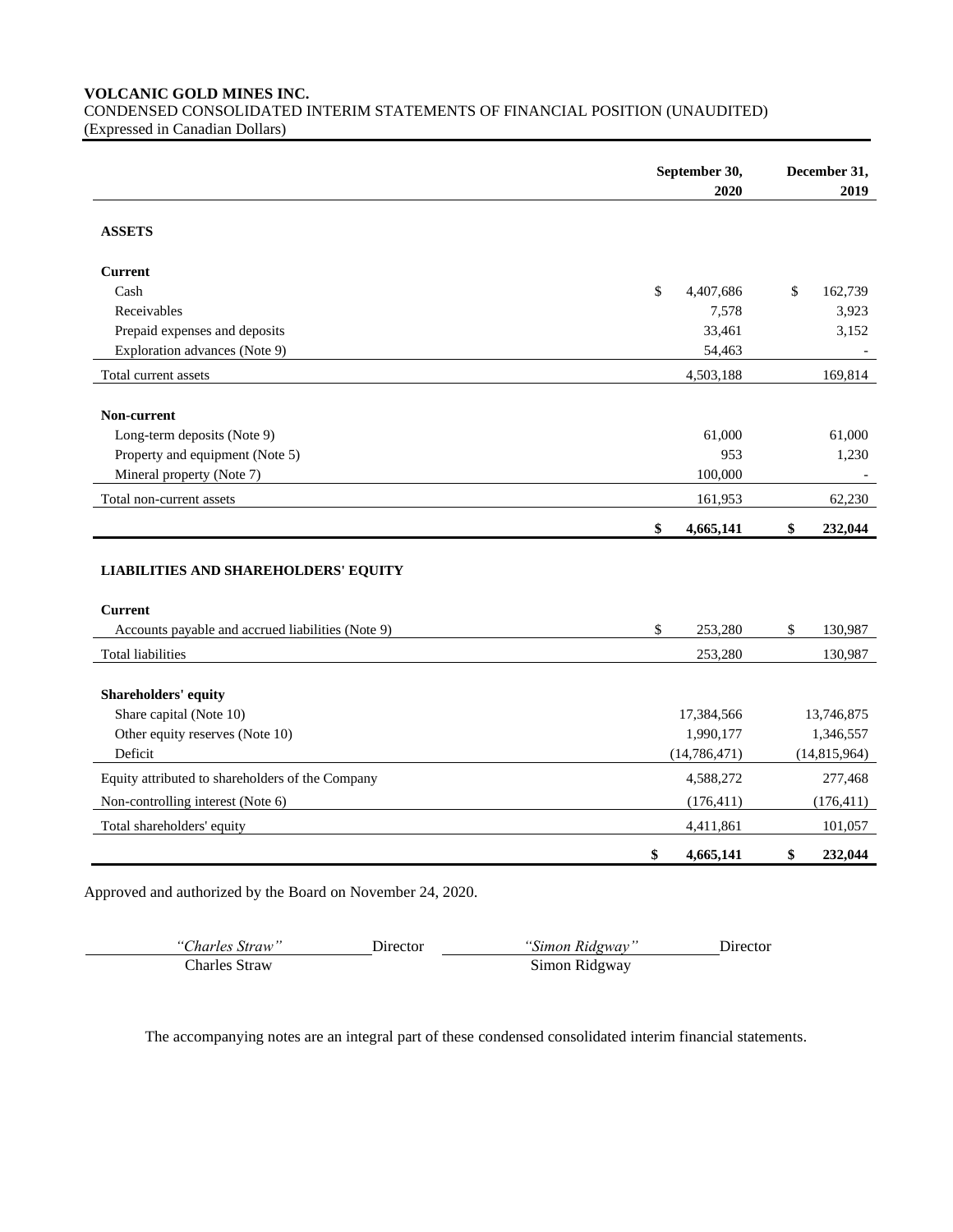# **VOLCANIC GOLD MINES INC.**

CONDENSED CONSOLIDATED INTERIM STATEMENTS OF LOSS AND COMPREHENSIVE LOSS (UNAUDITED) (Expressed in Canadian Dollars)

|                                                      | Three months ended September 30, |    |                          | Nine months ended September 30, |            |    |            |
|------------------------------------------------------|----------------------------------|----|--------------------------|---------------------------------|------------|----|------------|
|                                                      | 2020                             |    | 2019                     |                                 | 2020       |    | 2019       |
| <b>Exploration expenditures</b> (Note 8)             | \$<br>100,852                    | \$ | $\overline{\phantom{0}}$ | \$                              | 124,565    | \$ |            |
| General and administrative expenses                  |                                  |    |                          |                                 |            |    |            |
| Consulting and management fees (Note 9)              | 36,492                           |    | 19,500                   |                                 | 73,742     |    | 52,500     |
| Depreciation                                         | 92                               |    | 3,694                    |                                 | 277        |    | 4,647      |
| Legal and audit fees                                 | 34,450                           |    |                          |                                 | 35,306     |    | 3,544      |
| Office and administration (Note 9)                   | 12,547                           |    | 13,013                   |                                 | 31,118     |    | 43,307     |
| Salaries and benefits (Note 9)                       | 15,870                           |    | 11,277                   |                                 | 31,569     |    | 53,189     |
| Shareholder communications (Note 9)                  | 20,195                           |    | 1,158                    |                                 | 21,555     |    | 2,720      |
| Transfer agent and regulatory fees (Note 9)          | 4,992                            |    | 1,272                    |                                 | 17,902     |    | 19,152     |
| Travel (Note 9)                                      | 866                              |    | 2,570                    |                                 | 4,351      |    | 3,756      |
|                                                      | 125,504                          |    | 52,484                   |                                 | 215,820    |    | 182,815    |
| Loss before other item                               | (226, 356)                       |    | (52, 484)                |                                 | (340, 385) |    | (182, 815) |
| Other item                                           |                                  |    |                          |                                 |            |    |            |
| Foreign exchange gain (loss)                         | 3,217                            |    | (1,021)                  |                                 | (943)      |    | 2,539      |
| Loss and comprehensive loss for the period           | \$<br>(223, 139)                 | \$ | (53, 505)                | \$                              | (341,328)  | \$ | (180, 276) |
| Basic and diluted loss per common share              | \$(0.01)                         |    | \$(0.01)                 |                                 | \$(0.02)   |    | \$(0.02)   |
| Weighted average number of common shares outstanding | 22,889,594                       |    | 8,603,880                |                                 | 15,746,737 |    | 7,850,634  |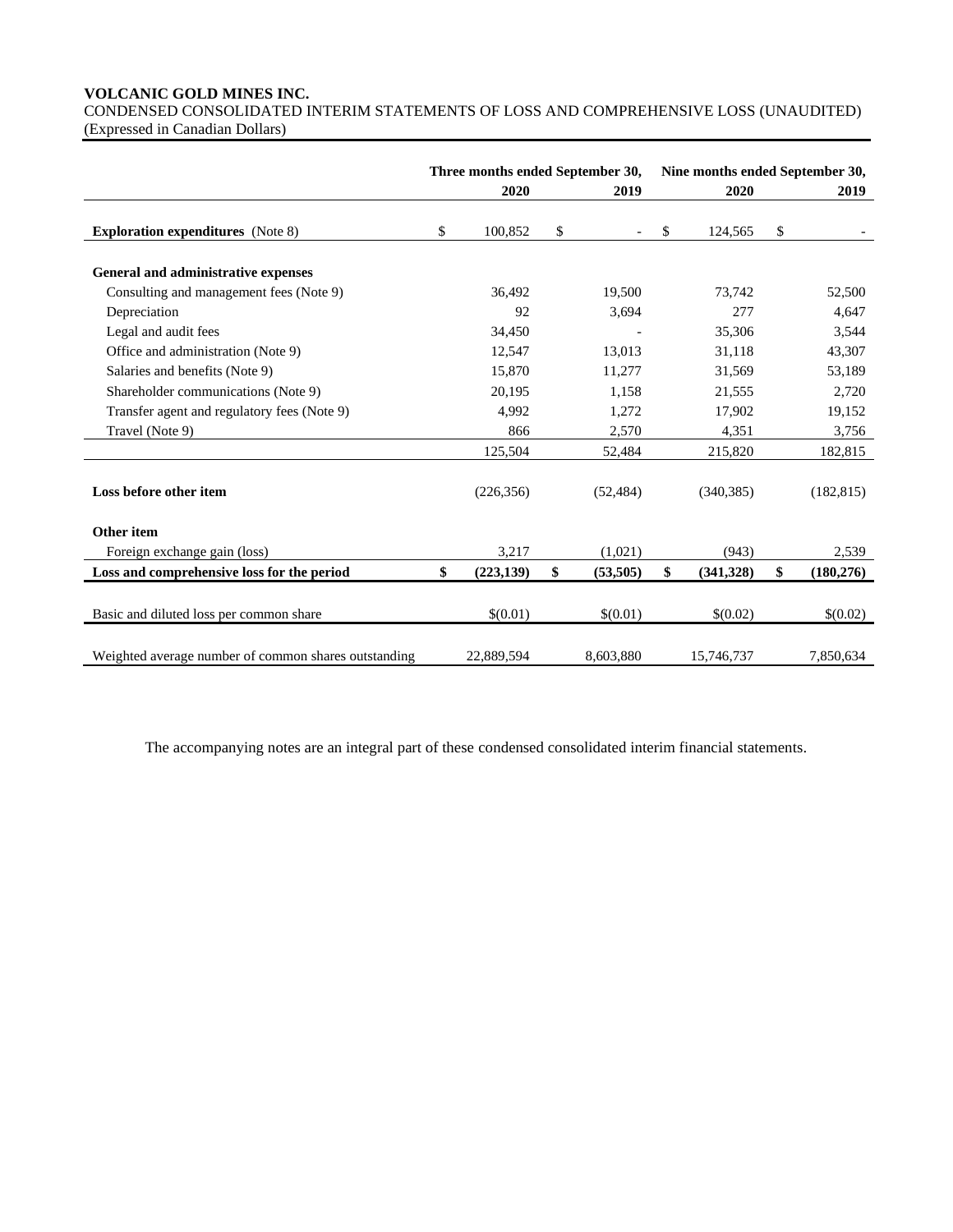# **VOLCANIC GOLD MINES INC.** CONDENSED CONSOLIDATED INTERIM STATEMENTS OF CASH FLOWS (UNAUDITED)

(Expressed in Canadian Dollars)

|                                           | Three months ended September 30,<br>2020<br>2019 |    |                          | Nine months ended September 30,<br>2020<br>2019 |            |    |            |
|-------------------------------------------|--------------------------------------------------|----|--------------------------|-------------------------------------------------|------------|----|------------|
| CASH FLOWS FROM OPERATING ACTIVITIES      |                                                  |    |                          |                                                 |            |    |            |
| Loss for the period                       | \$<br>(223, 139)                                 | \$ | (53,505)                 | \$                                              | (341,328)  | \$ | (180, 276) |
| Item not affecting cash:                  |                                                  |    |                          |                                                 |            |    |            |
| Depreciation                              | 92                                               |    | 3,694                    |                                                 | 277        |    | 4,647      |
|                                           | (223, 047)                                       |    | (49, 811)                |                                                 | (341, 051) |    | (175, 629) |
| Non-cash working capital item changes:    |                                                  |    |                          |                                                 |            |    |            |
| Amounts receivable                        | (4,801)                                          |    | 1,964                    |                                                 | (3,655)    |    | 10,244     |
| Prepaid expenses and deposits             | (27,770)                                         |    | 2,231                    |                                                 | (30, 309)  |    | (267)      |
| <b>Exploration</b> advances               | (54, 463)                                        |    |                          |                                                 | (54, 463)  |    |            |
| Accounts payable and accrued liabilities  | 76,030                                           |    | 2,044                    |                                                 | 122,293    |    | (81, 641)  |
| Net cash used in operating activities     | (234, 051)                                       |    | (43,572)                 |                                                 | (307, 185) |    | (247, 293) |
| <b>FINANCING ACTIVITIES</b>               |                                                  |    |                          |                                                 |            |    |            |
| Proceeds from issuance of common shares   | 5,000,000                                        |    |                          |                                                 | 5,000,000  |    | 375,000    |
| Share subscriptions received              | (131,000)                                        |    |                          |                                                 |            |    |            |
| Share issuance costs                      | (347, 868)                                       |    |                          |                                                 | (347, 868) |    | (4,905)    |
| Net cash provided by financing activities | 4,521,132                                        |    |                          |                                                 | 4,652,132  |    | 370,095    |
| <b>INVESTING ACTIVITIES</b>               |                                                  |    |                          |                                                 |            |    |            |
| Mineral property acquisitions             | (100,000)                                        |    |                          |                                                 | (100,000)  |    |            |
| Net cash used in investing activities     | (100,000)                                        |    | $\overline{\phantom{a}}$ |                                                 | (100,000)  |    |            |
| Change in cash for the period             | 4,187,081                                        |    | (43,572)                 |                                                 | 4,244,947  |    | 122,802    |
| Cash, beginning of period                 | 220,605                                          |    | 249,049                  |                                                 | 162,739    |    | 82,675     |
| Cash, end of period                       | \$<br>4,407,686                                  | \$ | 205,477                  | \$                                              | 4,407,686  | \$ | 205,477    |

**Supplemental disclosure with respect to cash flows** (Note 15)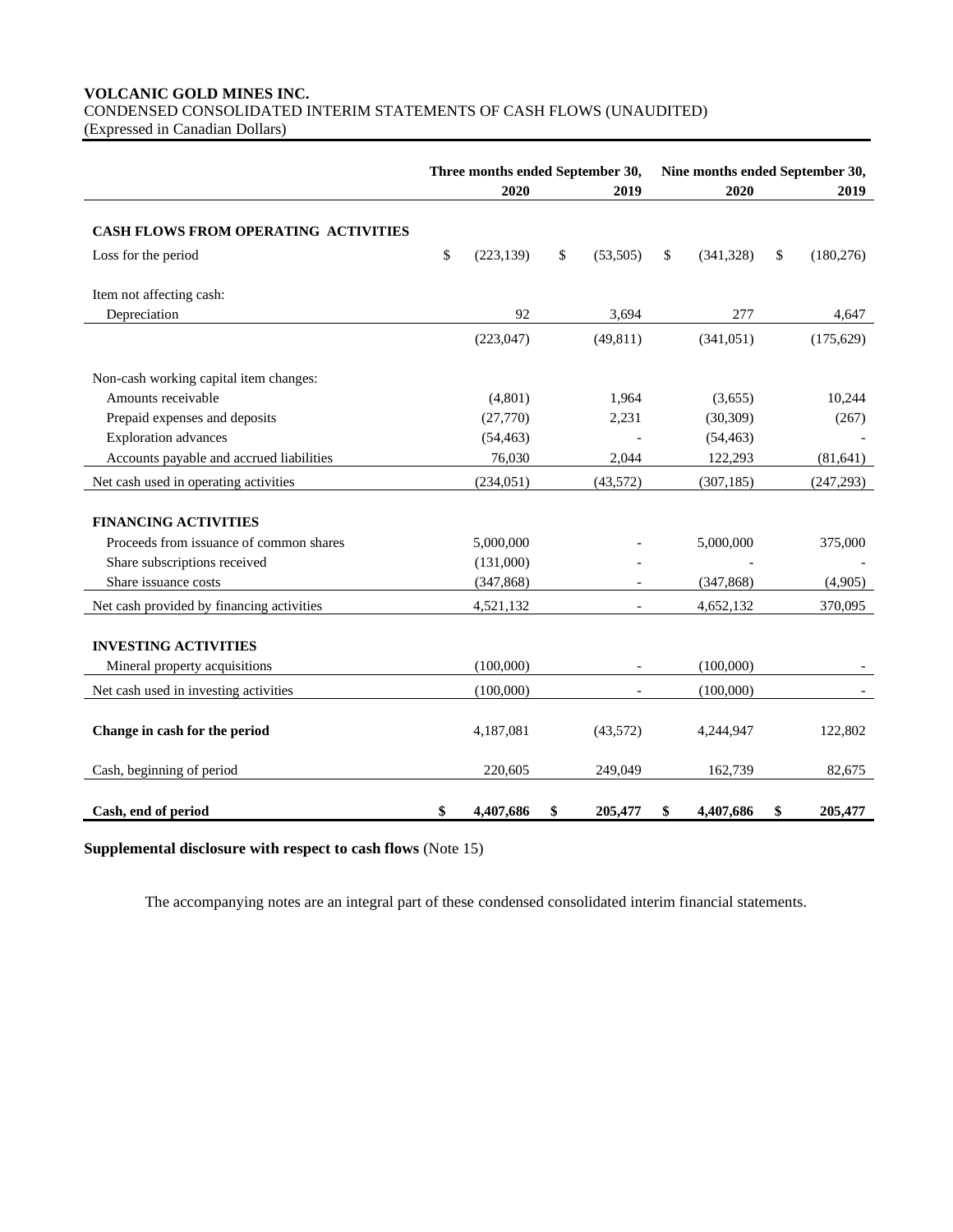# **VOLCANIC GOLD MINES INC.**

CONDENSED CONSOLIDATED INTERIM STATEMENTS OF CHANGES IN SHAREHOLDERS' EQUITY (DEFICIENCY) (UNAUDITED) For the nine months ended September 30, 2020 and 2019 (Expressed in Canadian Dollars)

|                                                                | <b>Number</b>  | Amount       | <b>Share</b><br>subscriptions<br>received | Warrants<br>reserve | <b>Share-based</b><br>payment<br>reserve | <b>Deficit</b> | <b>Total equity</b><br>attributed to<br>shareholders | Non-<br>controlling<br>interest | <b>Total</b>     |
|----------------------------------------------------------------|----------------|--------------|-------------------------------------------|---------------------|------------------------------------------|----------------|------------------------------------------------------|---------------------------------|------------------|
| Balance, December 31, 2018                                     | 6,555,219      | \$13,191,847 | \$                                        | \$208,357           | \$1,934,870                              | \$(15,383,527) | (48.453)<br>S                                        | \$(176, 411)                    | $$$ $(224, 864)$ |
| Loss for the period                                            |                |              |                                           |                     |                                          | (180, 276)     | (180, 276)                                           |                                 | (180, 276)       |
| Shares issued for debt settlement<br>Shares issued for private | 548,661        | 192,031      |                                           |                     |                                          |                | 192,031                                              |                                 | 192,031          |
| placement                                                      | 1,500,000      | 375,000      |                                           |                     |                                          |                | 375,000                                              |                                 | 375,000          |
| Share issuance costs                                           | ٠              | (4,905)      |                                           |                     |                                          |                | (4,905)                                              |                                 | (4,905)          |
| Fair value of expired and<br>forfeited options                 |                |              |                                           |                     | (765, 362)                               | 765,362        |                                                      |                                 |                  |
| Fair value of expired warrants                                 |                | 31.308       |                                           | (31, 308)           |                                          |                |                                                      |                                 |                  |
| Balance, September 30, 2019                                    | 8,603,880      | 13,785,281   |                                           | 177,049             | 1,169,508                                | (14,798,441)   | 333,397                                              | (176, 411)                      | 156,986          |
| Loss for the period                                            |                |              |                                           |                     |                                          | (17,523)       | (17, 523)                                            |                                 | (17, 523)        |
| Shares issued for debt settlement                              |                | (38, 406)    |                                           |                     |                                          |                | (38, 406)                                            |                                 | (38, 406)        |
| Balance, December 31, 2019                                     | 8,603,880      | 13,746,875   |                                           | 177,049             | 1,169,508                                | (14,815,964)   | 277,468                                              | (176, 411)                      | 101,057          |
| Loss for the period<br>Shares issued for private               |                |              |                                           |                     |                                          | (341, 328)     | (341, 328)                                           |                                 | (341, 328)       |
| placement                                                      | 20,000,000     | 5,000,000    |                                           |                     |                                          |                | 5,000,000                                            |                                 | 5,000,000        |
| Share issuance costs<br>Fair value of expired and              | $\blacksquare$ | (1,362,309)  |                                           | 1,014,441           |                                          |                | (347, 868)                                           |                                 | (347, 868)       |
| forfeited options                                              |                |              |                                           |                     | (370.821)                                | 370,821        |                                                      |                                 |                  |
| <b>Balance, September 30, 2020</b>                             | 28,603,880     | \$17,384,566 | \$                                        | \$1,191,490         | 798,687<br>\$                            | \$(14,786,471) | 4,588,272<br>\$                                      | \$(176, 411)                    | \$4,411,861      |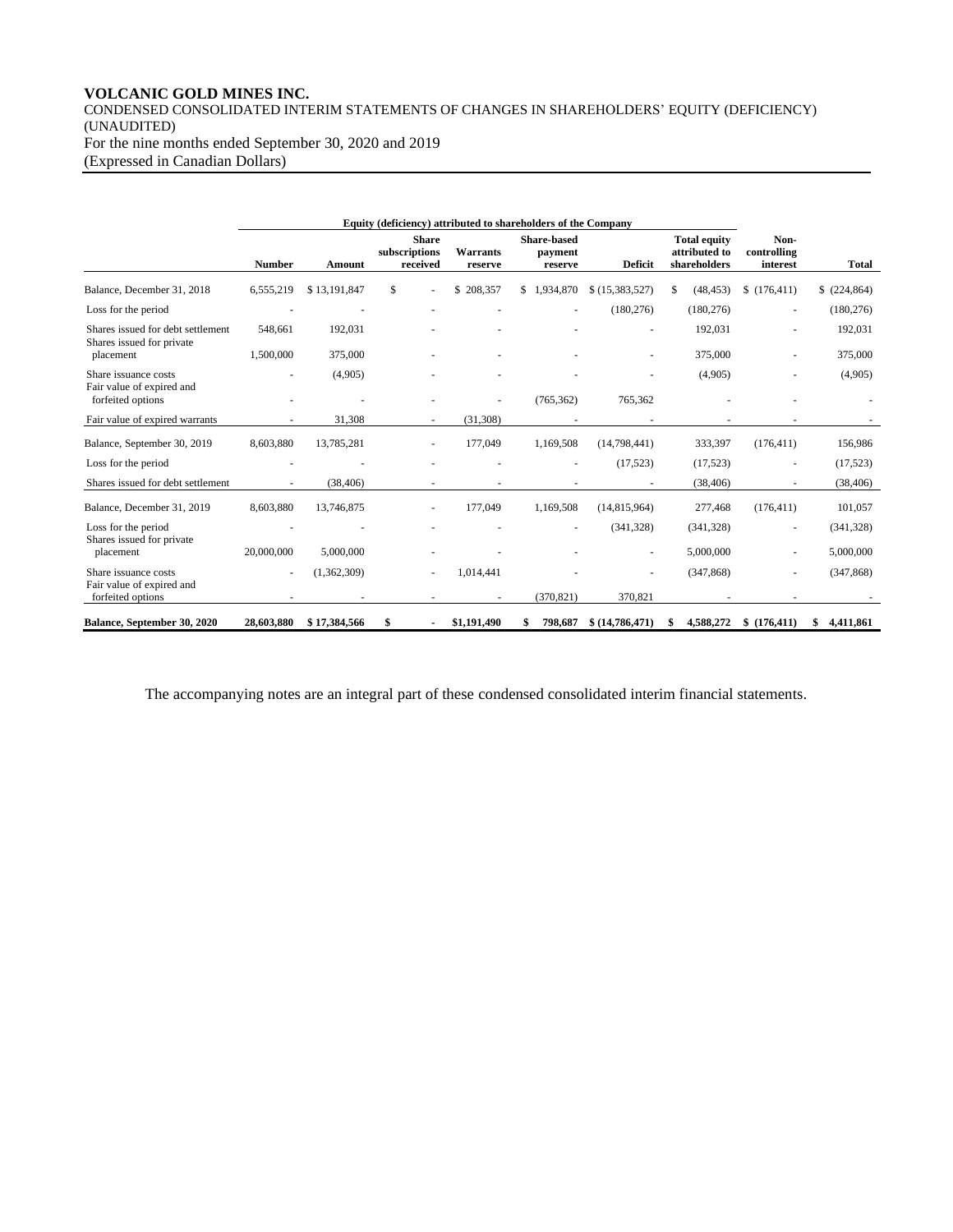#### **1. NATURE OF OPERATIONS**

Volcanic Gold Mines Inc. is a publicly traded company incorporated under the British Columbia Corporations Act on April 25, 2007. The Company together with its subsidiaries (collectively referred to as the "Company") is principally engaged in acquisition and exploration of resource properties. The Company currently trades under the symbol "VG" on the TSX Venture Exchange ("TSXV").

The head office, principal address and records office of the Company are located at 200 Burrard Street, Suite 650, Vancouver, British Columbia, V6C 3L6, Canada.

Since March 2020, the outbreak of the novel strain of coronavirus, specifically identified as "COVID-19", has continued to result in governments worldwide enacting emergency measures to combat the spread of the virus. These measures, which include the implementation of travel bans, self-imposed quarantine periods and physical distancing, have caused material disruption to business globally resulting in an economic slowdown. Global equity markets have experienced significant volatility and weakness. The duration and impact of the COVID-19 outbreak is unknown at this time and it is not possible to reliably estimate the length and severity of these developments and the impact on the financial results and condition of the Company in future periods.

# **2. BASIS OF PREPARATION**

## **Statement of compliance**

These condensed consolidated interim financial statements are prepared in accordance with International Accounting Standard ("IAS") 34 *Interim Financial Reporting* under International Financial Reporting Standards ("IFRS") issued by the International Accounting Standards Board ("IASB"). These condensed consolidated interim financial statements follow the same accounting policies and methods of application as the most recent annual consolidated financial statements of the Company. These condensed consolidated interim financial statements do not contain all of the information required for full annual financial statements. Accordingly, these condensed consolidated interim financial statements should be read in conjunction with the Company's most recent annual consolidated financial statements, which were prepared in accordance with IFRS as issued by the IASB.

#### **Basis of Measurement**

These condensed consolidated interim financial statements have been prepared on the historical cost basis except for certain financial instruments, which are measured at fair value. In addition, these condensed consolidated interim financial statements have been prepared using the accrual basis of accounting, except for cash flow information.

The condensed consolidated interim financial statements are presented in Canadian dollars ("CAD").

The preparation of condensed consolidated interim financial statements in compliance with IFRS requires management to make certain critical accounting estimates. It also requires management to exercise judgment in applying the Company's accounting policies. The areas involving a higher degree of judgment of complexity, or areas where assumptions and estimates are significant to the condensed consolidated interim financial statements are disclosed in Note 4.

#### **Basis of Consolidation**

These condensed consolidated interim financial statements include the accounts of the Company and its subsidiaries. A subsidiary is an entity in which the Company has control, directly or indirectly, where control is defined as the power to govern the financial and operating policies of an enterprise so as to obtain benefits from its activities. All material intercompany transactions and balances have been eliminated on consolidation.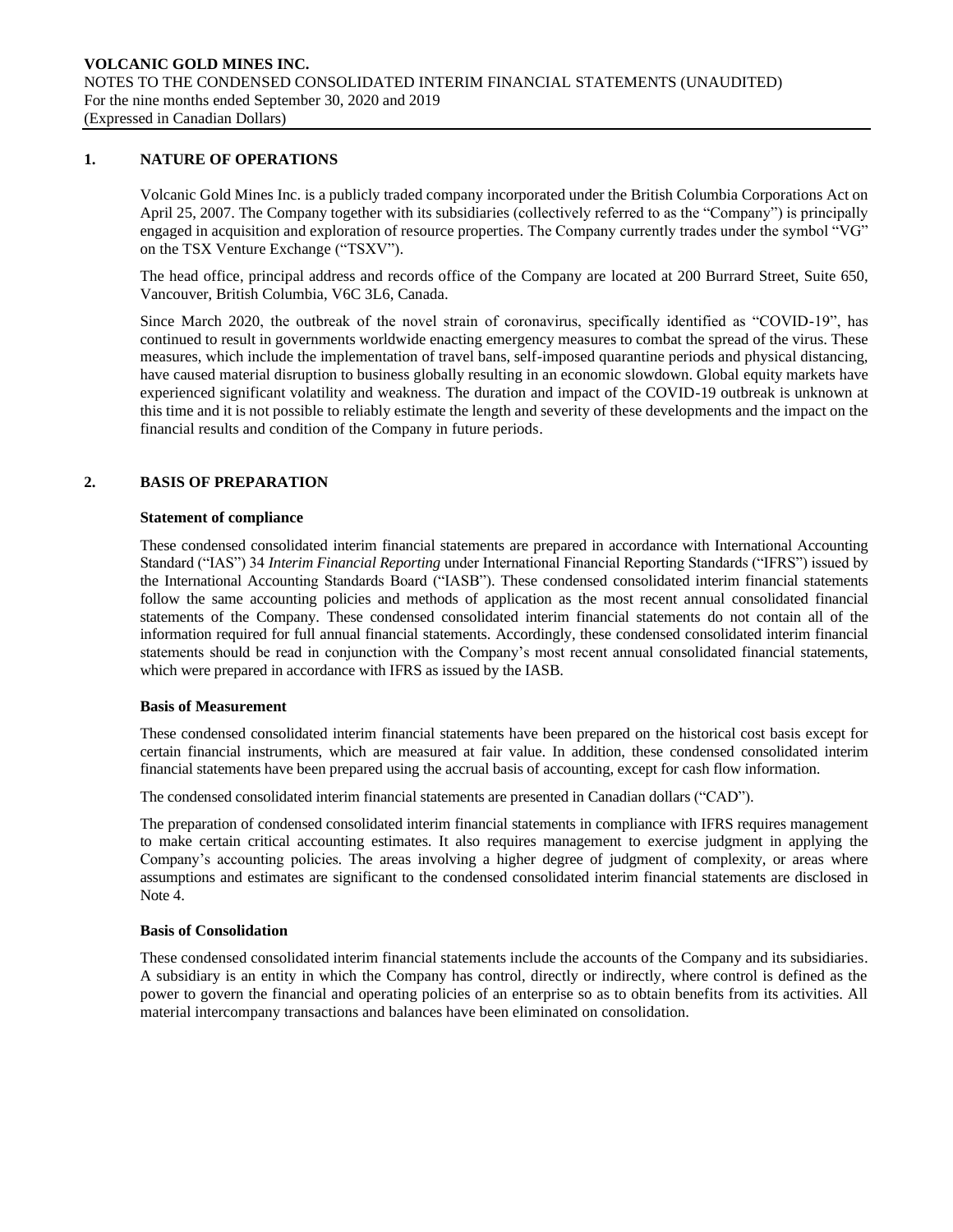## **2. BASIS OF PREPARATION** (cont'd...)

#### **Foreign Currency Translation**

The functional currency is the currency of the primary economic environment in which the entity operations and has been determined for each entity within the Company. The functional currency for all entities within the Company is the Canadian dollar. The functional currency determinations were conducted through an analysis of the consideration factors identified in International Accounting Standards ("IAS") 21, *The Effects of Changes in Foreign Exchange Rates*.

Transactions in currencies other than the Canadian dollar are recorded at exchange rates prevailing on the dates of the transactions. At the end of each reporting period, the monetary assets and liabilities of the Company that are denominated in foreign currencies are translated at the rate of exchange at the statement of financial position date while non-monetary assets and liabilities are translated at historical rates. Revenues and expenses are translated at the exchange rates approximating those in effect on the date of the transactions. Exchange gains and losses arising on translation are included in the statement of loss and comprehensive loss.

## **3. STANDARDS, AMENDMENTS AND INTERPRETATIONS NOT YET EFFECTIVE**

The Company will be required to adopt the following standard and amendments issued by the IASB as described below.

#### *IFRS 17 Insurance Contracts*

IFRS 17 is a new standard that requires insurance liabilities to be measured at a current fulfillment value and provides a more uniform measurement and presentation approach for all insurance contracts. These requirements are designed to achieve the goal of a consistent, principle-based accounting for insurance contracts. IFRS 17 supersedes IFRS 4, *Insurance Contracts*, and related interpretations.

This standard will be effective for the Company's annual period beginning January 1, 2021. The Company has yet to assess the impact of IFRS 17 on its financial statements.

# **4. CRITICAL ACCOUNTING ESTIMATES AND JUDGMENTS**

The Company makes estimates and assumptions about the future that affect the reported amounts of assets and liabilities. Estimates and judgments are continually evaluated based on historical experience and other factors, including expectations of future events that are believed to be reasonable under the circumstances. In the future, actual experience may differ from these estimates and assumptions.

The effect of a change in an accounting estimate is recognized prospectively by including it in profit or loss in the period of the change, if the change affects that period only, or in the period of the change and future periods, if the change affects both.

The key areas of judgment applied in the preparation of the condensed consolidated interim financial statements that could result in a material adjustment to the carrying amounts of assets and liabilities are as follows:

a) The application of the Company's accounting policy for mineral property expenditures requires judgment in determining whether it is likely that future economic benefits will flow to the Company.

Assets or cash-generating units are evaluated at each reporting date to determine whether there are any indications of impairment. The Company considers both internal and external sources of information when making the assessment of whether there are indications of impairment for the Company's mineral property assets.

In respect of costs incurred for its investment in mineral property assets, management has determined there are indicators of impairment. Management uses several criteria in its assessments of economic recoverability and probability of future economic benefit, including geologic and metallurgic information, economics assessment/ studies, accessible facilities and existing permits.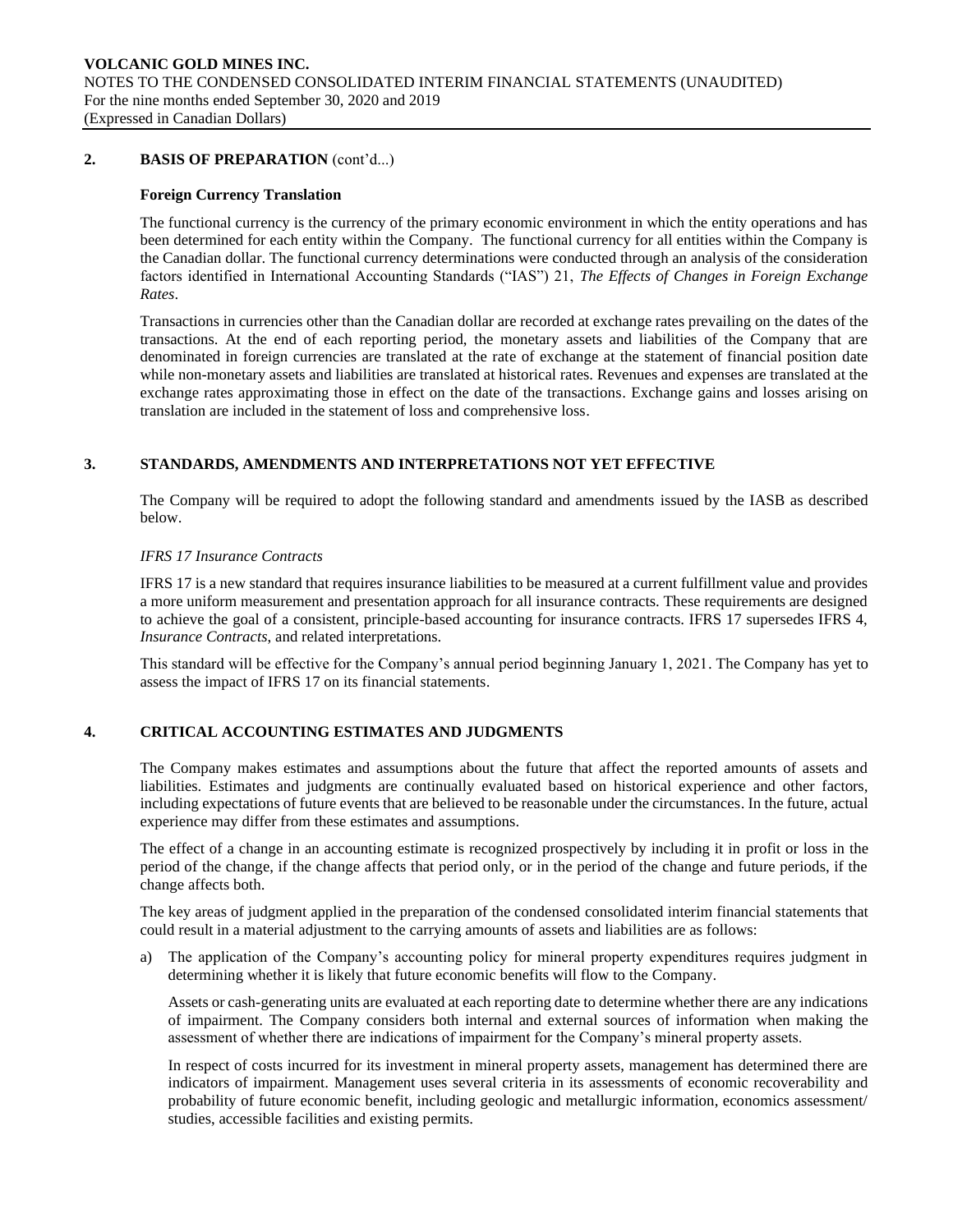## **4. CRITICAL ACCOUNTING ESTIMATES AND JUDGMENTS** (cont'd...)

- b) Although the Company has taken steps to verify title to mineral properties in which it has an interest, these procedures do not guarantee the Company's title. Such properties may be subject to prior agreements or transfers and title may be affected by undetected defects.
- c) Although the Company has taken steps to identify any decommissioning liabilities related to mineral properties in which it has an interest, there may be unidentified decommissioning liabilities present.

The key estimates applied in the preparation of the condensed consolidated interim financial statements that could result in a material adjustment to the carrying amounts of assets and liabilities are as follows:

- a) The Company may be subject to income tax in several jurisdictions and significant judgment is required in determining the provision for income taxes. During the ordinary course of business and on dispositions of mineral property or interests therein, there are transactions and calculations for which the ultimate tax determination is uncertain. As a result, the Company recognizes tax liabilities based on estimates of whether additional taxes and interest will be due. This assessment relies on estimates and assumptions and may involve a series of judgments about future events, and interpretation of tax law. To the extent that the final tax outcome of these matters is different than the amounts recorded, such differences will impact income tax expense in the period in which such determination is made.
- b) In estimating the fair value of share-based payments, using the Black-Scholes option pricing model, management is required to make certain assumptions and estimates. Changes in assumptions used to estimate fair value could result in materially different results.

|                                     | Computer<br>equipment |
|-------------------------------------|-----------------------|
| Cost                                |                       |
| Balance, December 31, 2018 and 2019 | \$<br>11,628          |
| <b>Balance, September 30, 2020</b>  | \$<br>11,628          |
| <b>Accumulated amortization</b>     |                       |
| Balance, December 31, 2018          | \$<br>5,275           |
| Charge for period                   | 5,123                 |
| Balance, December 31, 2019          | 10,398                |
| Charge for period                   | 277                   |
| Balance, September 30, 2020         | \$<br>10,675          |
|                                     |                       |
| <b>Carrying amounts</b>             |                       |
| At December 31, 2019                | \$<br>1,230           |
| At September 30, 2020               | \$<br>953             |

# **5. PROPERTY AND EQUIPMENT**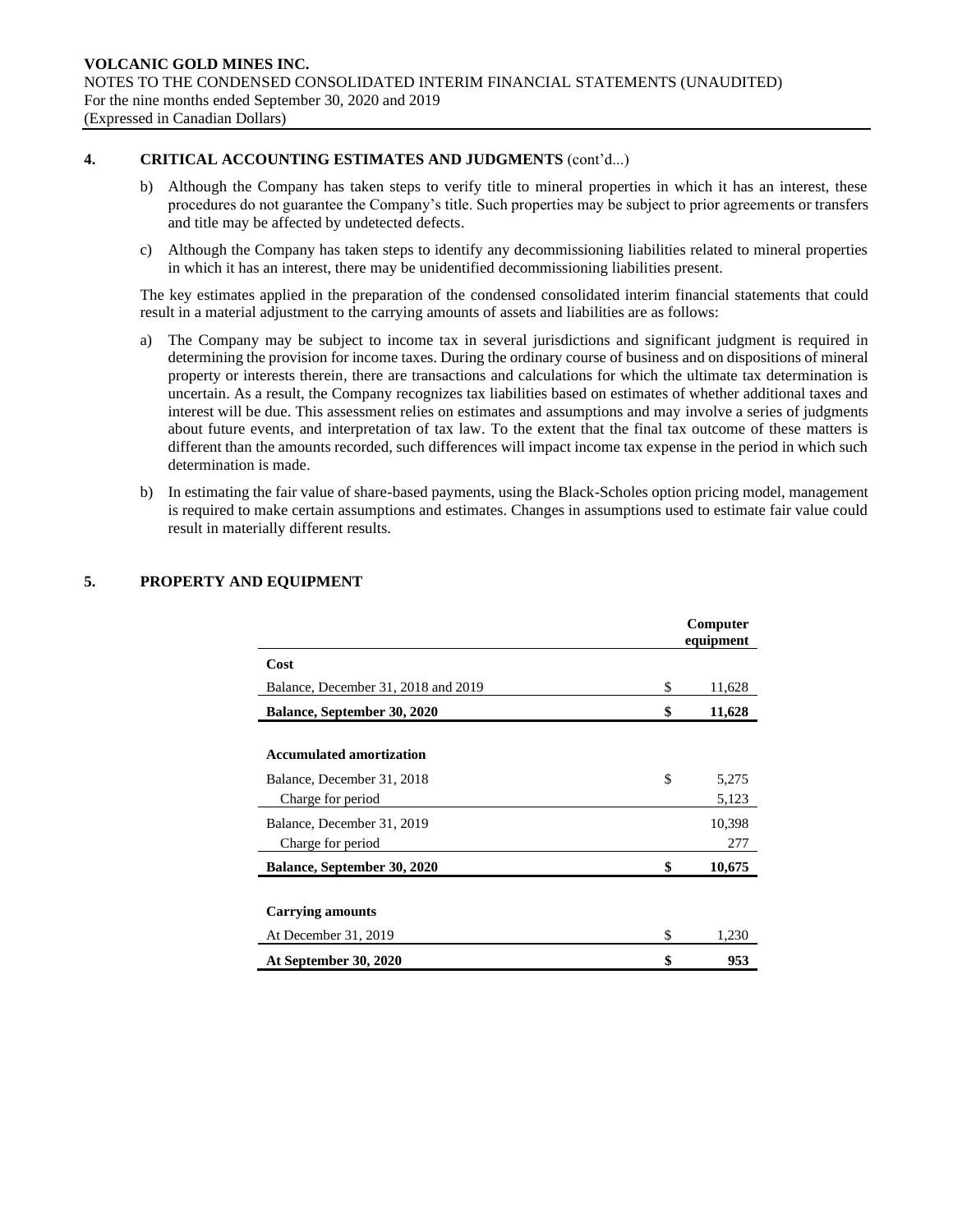### **6. NON-CONTROLLING INTEREST**

Non-controlling interests ("NCI"s) in the net assets of consolidated subsidiaries are identified separately from the Company's equity therein. Total comprehensive loss of the Company's subsidiary is attributed to the equity holders of the Company and to the non-controlling interests even if this results in the non-controlling interest having a deficit balance.

The Company adjusts the non-controlling interest by attributing a proportionate amount of the subsidiaries net identifiable assets. The Company also adjusts other comprehensive loss to reflect the new ownership interest. These adjustments are also recognized in equity.

For the period ended September 30, 2020, 25% of the net assets of the Company's consolidated subsidiary, Guiord SA ("Guiord"), which formerly held the Mandiana mineral property, were attributable to its non-controlling interest. The value of the NCI at September 30, 2020 was a deficiency of \$176,411 (December 31, 2019: \$176,411). There was no income or loss allocated to NCI during the periods ended September 30, 2020 and 2019.

## **7. MINERAL PROPERTIES**

## **Holly and Banderas Properties - Guatemala**

In May 2020, the Company signed an agreement whereby it has been granted by Radius Gold Inc. ("Radius") the exclusive option (the "Option") to acquire a 60% interest in the Holly and Banderas gold-silver properties in Guatemala (the "Properties"). The Company may exercise the Option by raising a minimum \$3.0 million (completed on July 27, 2020) and spending US\$7.0 million on exploration of the Properties within 48 months from the date drilling permits for the properties are granted. An initial US\$1.0 million must be spent on exploration within 12 months of receiving the required drill permits, including a minimum 3,000 metres of drilling. The Company must also make a cash payment to Radius of \$100,000 (paid). Upon exercise of the Option, the Company will enter into a standard 60/40 joint venture with Radius in order to further develop the properties.

The Company also has the exclusive right for 24 months following the execution of the Option to evaluate the other property interests of Radius in eastern Guatemala and to enter into an agreement to acquire an interest in any of such other properties on reasonable mutually agreed upon terms.

The Company and Radius have one common director, namely, Simon Ridgway.

# **8. EXPLORATION EXPENDITURES**

During the nine-month period ended September 30, 2020, the Company incurred a total of \$124,565 (2019: \$Nil) on Holly and Banderas exploration activities and Guatemalan property investigation costs.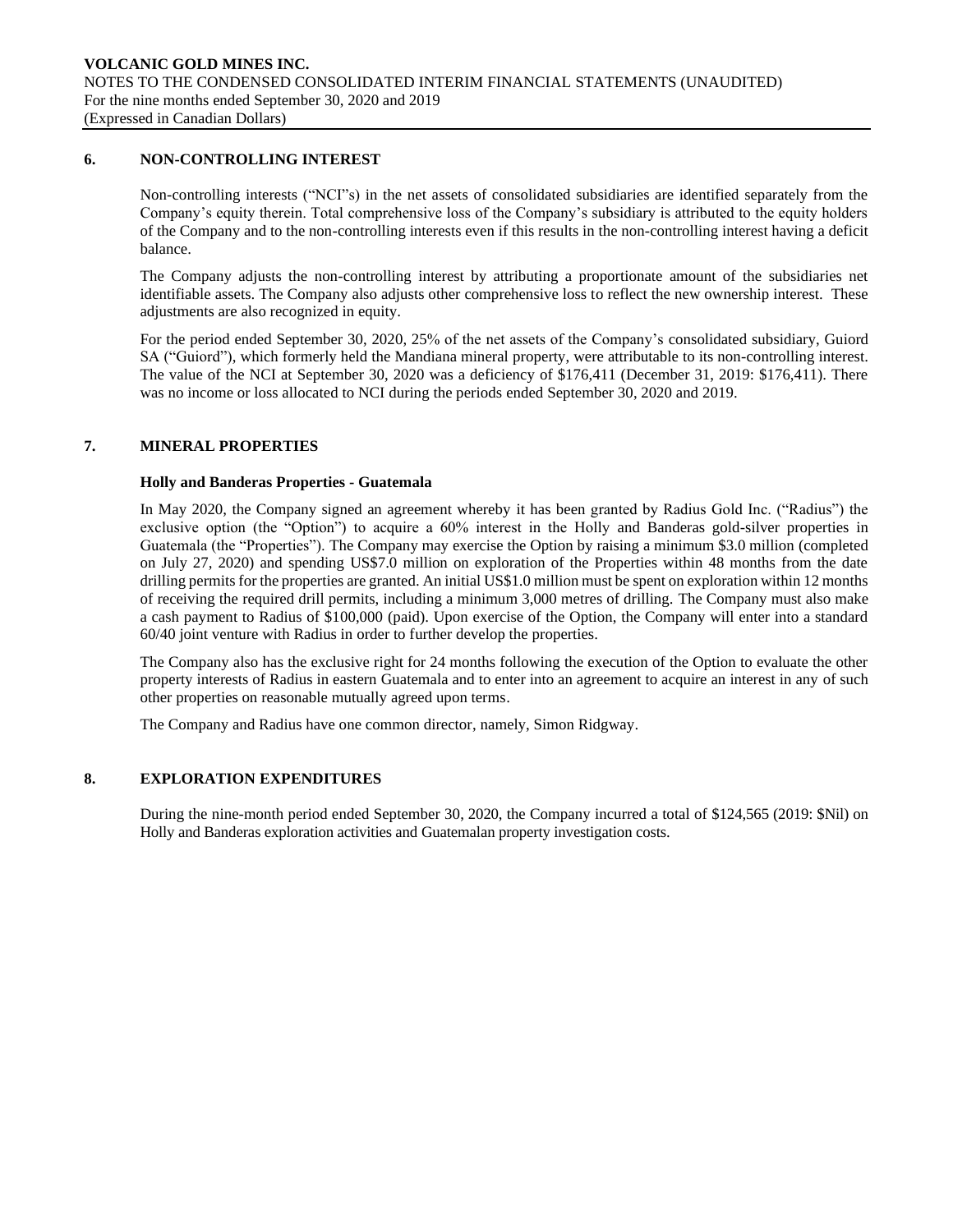# **9. RELATED PARTY TRANSACTIONS**

The Company had transactions during the periods ended September 30, 2020 and 2019 with related parties consisting of directors, officers and the following companies with common directors:

| <b>Related party</b>                      | <b>Nature of transactions</b>                    |
|-------------------------------------------|--------------------------------------------------|
| Gold Group Management Inc. ("Gold Group") | Shared office and administrative related charges |
| Mill Street Services Ltd. ("Mill Street") | Consulting services                              |
| Radius                                    | Property transaction and exploration support     |

Balances and transactions with related parties not disclosed elsewhere in these condensed consolidated interim financial statements are as follows:

a) During the periods ended September 30, 2020 and 2019, the Company reimbursed Gold Group, a private company controlled by Simon Ridgway, a Director (and former Chief Executive Officer) of the Company, for the following costs:

|                                      | Three months ended September 30, |                          |               |        | Nine months ended September 30, |        |    |         |
|--------------------------------------|----------------------------------|--------------------------|---------------|--------|---------------------------------|--------|----|---------|
|                                      |                                  | 2020                     |               | 2019   | 2020                            |        |    | 2019    |
| General and administrative expenses: |                                  |                          |               |        |                                 |        |    |         |
| Consulting and management fees       | \$                               | $\overline{\phantom{a}}$ | <sup>\$</sup> | 3.000  | \$                              |        | S  | 3,000   |
| Office and administration            |                                  | 11,377                   |               | 8.919  |                                 | 27,590 |    | 33,903  |
| Salaries and benefits                |                                  | 15,870                   |               | 11,277 |                                 | 31,569 |    | 50,209  |
| Shareholder communications           |                                  | 1,575                    |               | 36     |                                 | 2,345  |    | 1,054   |
| Transfer agent and regulatory fees   |                                  | 3,090                    |               | 123    |                                 | 8,981  |    | 8,638   |
| Travel and accommodation             |                                  | 867                      |               | 2.574  |                                 | 2.896  |    | 3,760   |
|                                      | \$                               | 32,779                   | \$            | 25,929 | \$                              | 73,381 | \$ | 100,564 |

Gold Group is reimbursed by the Company for certain shared costs and other business-related expenses paid by Gold Group on behalf of the Company. Salaries and benefits for the periods ended September 30, 2020 and 2019 include those for the Chief Financial Officer and the Corporate Secretary.

- b) Prepaid expenses and deposits as of September 30, 2020 includes an amount of \$461 (December 31, 2019: \$1,152) paid to Gold Group.
- c) Exploration advances as of September 30, 2020 includes an amount of \$54,463 (December 31, 2019: \$1,152) paid to Radius for exploration expenditures incurred on the Company's behalf.
- d) Long-term deposits as of September 30, 2020 consists of \$61,000 (December 31, 2019: \$61,000) paid to Gold Group as a deposit pursuant to the Company's office and administrative services agreement with Gold Group.
- e) Included in accounts payable and accrued liabilities as of September 30, 2020 was \$34,270 (December 31, 2019: \$5,089) owing to Gold Group, \$5,000 (December 31, 2019: \$Nil) to the Chief Executive Officer of the Company for management fees, and \$2,000 (December 31, 2019: \$Nil) to Michael Povey, a Director and Chairman of the Company, for consulting fees. The amount for Gold Group is due on a monthly basis and secured by a deposit.
- f) During the period ended September 30, 2019, the Company issued 548,660 common shares to related parties and a former related party to settle a total of \$192,031 in debt.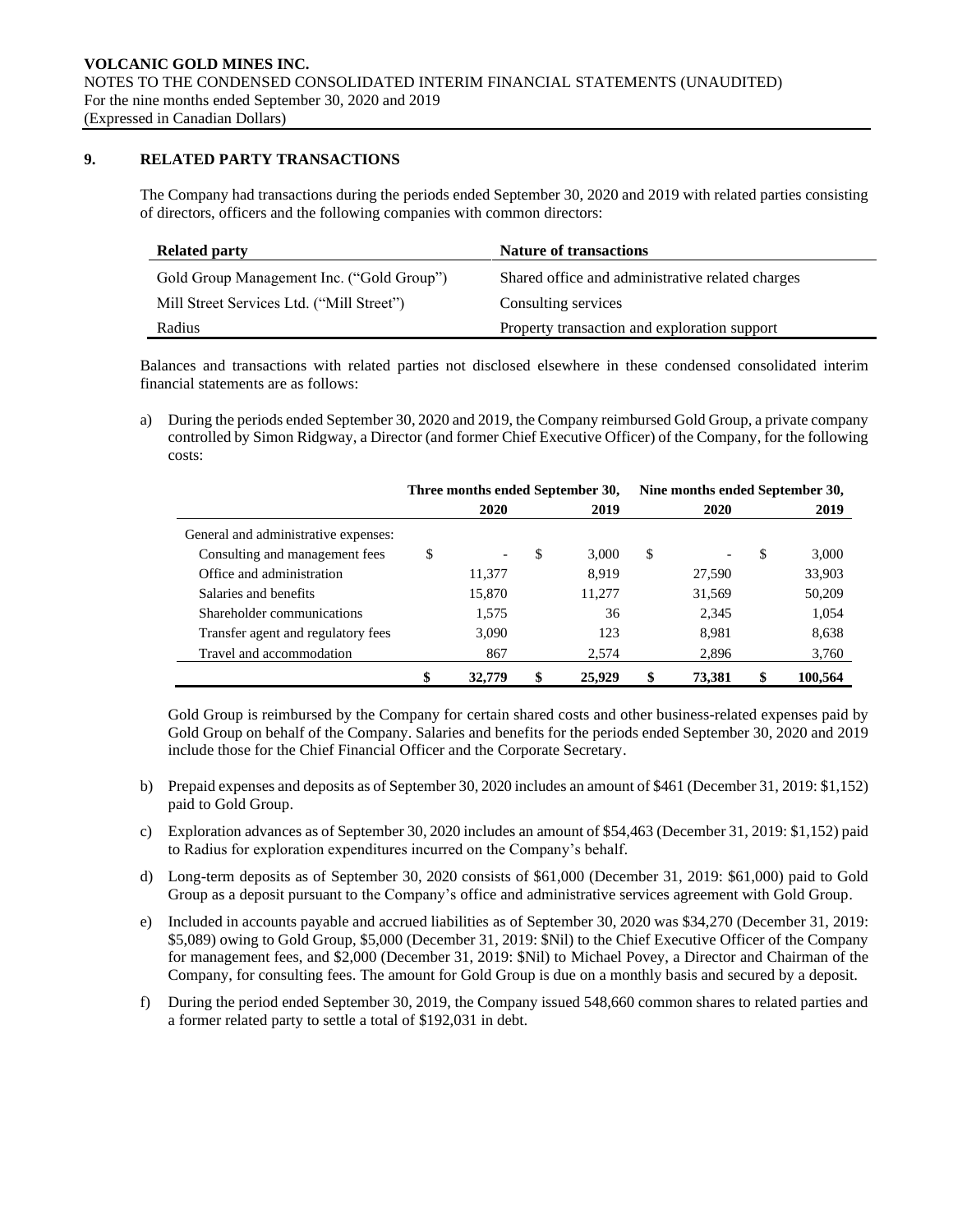## **9. RELATED PARTY TRANSACTIONS** (cont'd...)

The Company has identified certain of its directors and senior officers as its key management personnel. Included for the periods ended September 30, 2020 and 2019 are the following items paid or accrued to key management personnel and/or companies with common directors.

|                                      | Three months ended September 30, |        |    |        | Nine months ended September 30, |        |   |        |
|--------------------------------------|----------------------------------|--------|----|--------|---------------------------------|--------|---|--------|
|                                      |                                  | 2020   |    | 2019   |                                 | 2020   |   | 2019   |
| General and administrative expenses: |                                  |        |    |        |                                 |        |   |        |
| Consulting and management fees       | S                                | 23,275 | \$ | 16.500 | \$                              | 60.525 | S | 49,500 |
| Salaries and benefits                |                                  | 5.408  |    | 3.208  |                                 | 11.183 |   | 13,292 |
| Exploration expenditures:            |                                  |        |    |        |                                 |        |   |        |
| Consulting and management fees       |                                  | 14.225 |    |        |                                 | 21,225 |   |        |
|                                      |                                  | 42,908 |    | 19,708 | \$                              | 92,933 |   | 62,792 |

Key management compensation includes consulting fees paid to Mill Street, a company controlled by Simon Ridgway, a Director (and former Chief Executive Officer) of the Company.

## **10. SHAREHOLDERS EQUITY**

#### **a) Common shares**

During the 2019 fiscal year, the Company completed a consolidation of the issued shares, warrants and stock options outstanding at April 8, 2019 on a one new for seven old basis. All references to common shares, warrants, stock options, and per share amounts in these condensed consolidated interim financial statements have been updated to reflect the share consolidation.

During the period ended September 30, 2020, the following share capital activity occurred:

On July 27, 2020, the Company closed a non-brokered private placement consisting of 20,000,000 units at \$0.25 per unit, for gross proceeds of \$5.0 million. Each unit consists of one common share in the capital of the Company and one-half of one common share purchase warrant. Each whole warrant entitles the holder to purchase one common share at a price of \$0.30 for a period of two years. In connection with this financing, the Company paid finders' fees of \$312,083 cash and issued 1,497,330 finders fees warrants with the same terms as the private placement warrants. The fair value of the finders' fee warrants was \$1,014,441 and was recorded as share issuance costs and an offset to other equity reserve. The fair value of each finders' fee warrant has been estimated as of the date of the issuance using the Black-Scholes pricing model with the following assumptions: risk-free interest rate of 0.24%, dividend yield of 0%, volatility of 126% and expected life of two years. Other share issuance costs associated with this financing totalled \$35,785.

#### **b) Warrants**

A summary of share purchase warrants activity from January 1, 2019 to September 30, 2020 is as follows:

|                                    | Number of<br>warrants | Weighted<br>average<br>exercise price |
|------------------------------------|-----------------------|---------------------------------------|
| Balance, December 31, 2018         | 2,136,951             | \$4.90                                |
| Issued on private placement        | 1,500,000             | \$0.35                                |
| Expired during the year            | (285,714)             | \$0.35                                |
| Balance, December 31, 2019         | 3,351,237             | \$3.25                                |
| Issued on private placement        | 11,497,330            | \$0.30                                |
| Expired during the period          | (1,500,000)           | \$0.35                                |
| <b>Balance, September 30, 2020</b> | 13.348.567            | \$1.04                                |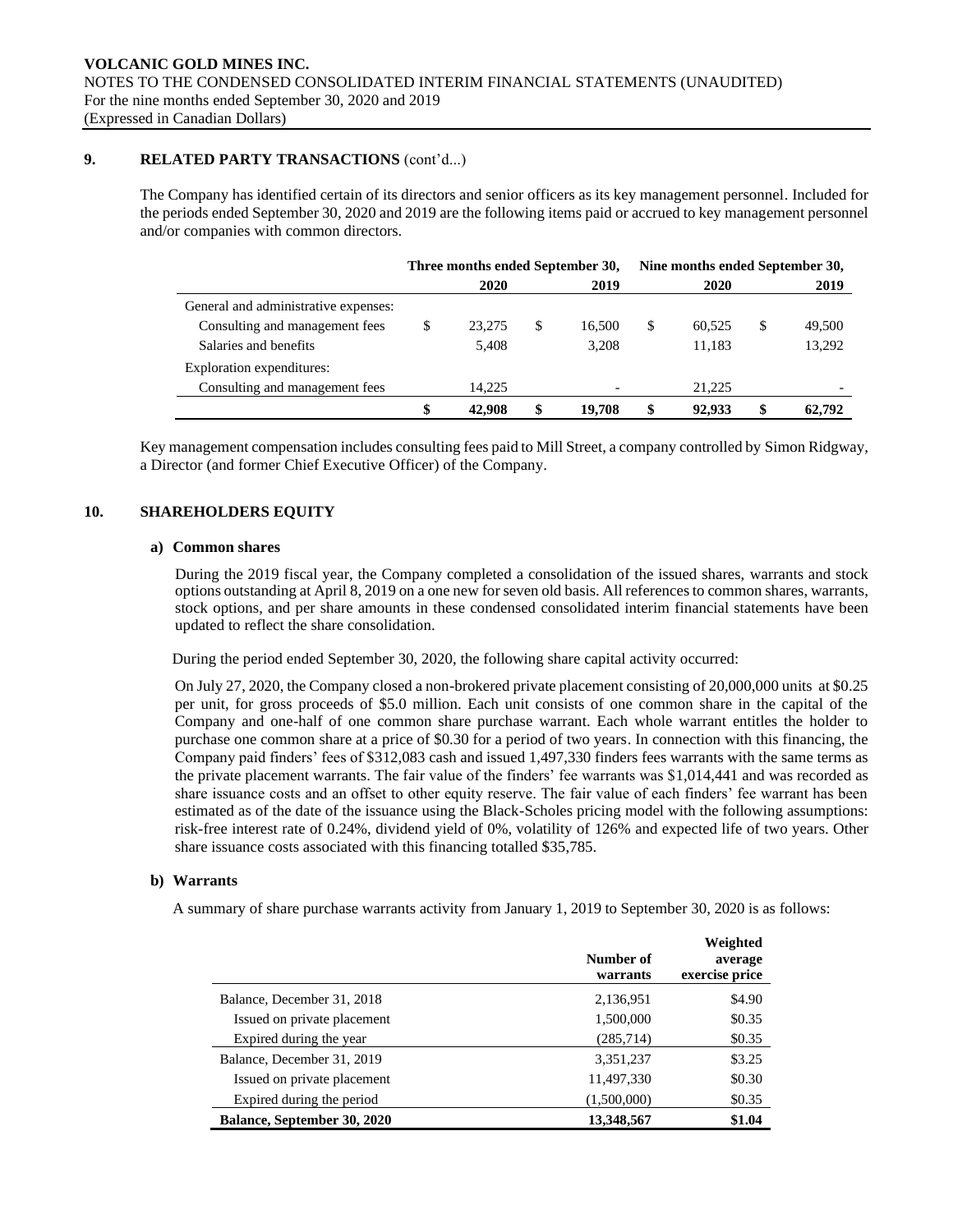### **10. SHAREHOLDERS EQUITY** (cont'd...)

### **b) Warrants** (cont'd...)

Details of warrants outstanding as of September 30, 2020 are:

| <b>Expiry date</b> | Number of<br>warrants | <b>Exercise</b><br>price |
|--------------------|-----------------------|--------------------------|
| March 8, 2022      | 1,851,237             | \$5.60                   |
| July 26, 2022      | 11.497.330            | \$0.30                   |
|                    | 13,348,567            |                          |

## **11. SHARE-BASED PAYMENTS**

#### **Option Plan Details**

The Company has a stock option plan whereby options may be granted to directors, employees, consultants and certain other service providers to encourage ownership of the Company's common shares. The Company may grant options for up to 10% of the issued and outstanding common shares. The term of any option granted under the plan may not exceed 10 years. The vesting periods for all options granted pursuant to the plan will be determined at the discretion of the Board of Directors at the time of the grant. The number of options granted to any one person may not exceed 5% of the outstanding listed common shares in a 12-month period.

The following is a summary of stock option activity during the period ended September 30, 2020:

|                   |                                 |                          |                           | During the period |                          |                                 |                           |                                  |
|-------------------|---------------------------------|--------------------------|---------------------------|-------------------|--------------------------|---------------------------------|---------------------------|----------------------------------|
| <b>Grant date</b> | <b>Expiry date</b>              | <b>Exercise</b><br>price | <b>Opening</b><br>balance | <b>Granted</b>    | <b>Exercised</b>         | <b>Forfeited</b> /<br>cancelled | <b>Closing</b><br>balance | <b>Vested and</b><br>exercisable |
|                   | March 15, 2017 March 14, 2027   | \$4.20                   | 367,855                   |                   |                          | (114, 285)                      | 253,570                   | 253,570                          |
| June 27, 2017     | June 26, 2027                   | \$4.20                   | 3.571                     |                   | $\overline{\phantom{a}}$ | (3,571)                         |                           |                                  |
|                   |                                 |                          | 371,426                   |                   | ۰                        | (117.856)                       | 253,570                   | 253,570                          |
|                   | Weighted average exercise price |                          | \$4.20                    |                   | $\overline{\phantom{a}}$ | \$4.20                          | \$4.20                    | \$4.20                           |

The weighted average remaining contractual life of the options outstanding at September 30, 2020 is 6.45 (December 31, 2019: 7.21) years.

#### **12. SEGMENT INFORMATION**

As at September 30, 2020, the Company operated in one reportable operating segment, being the acquisition, exploration, and evaluation of resource properties in one geological location, being Guatemala.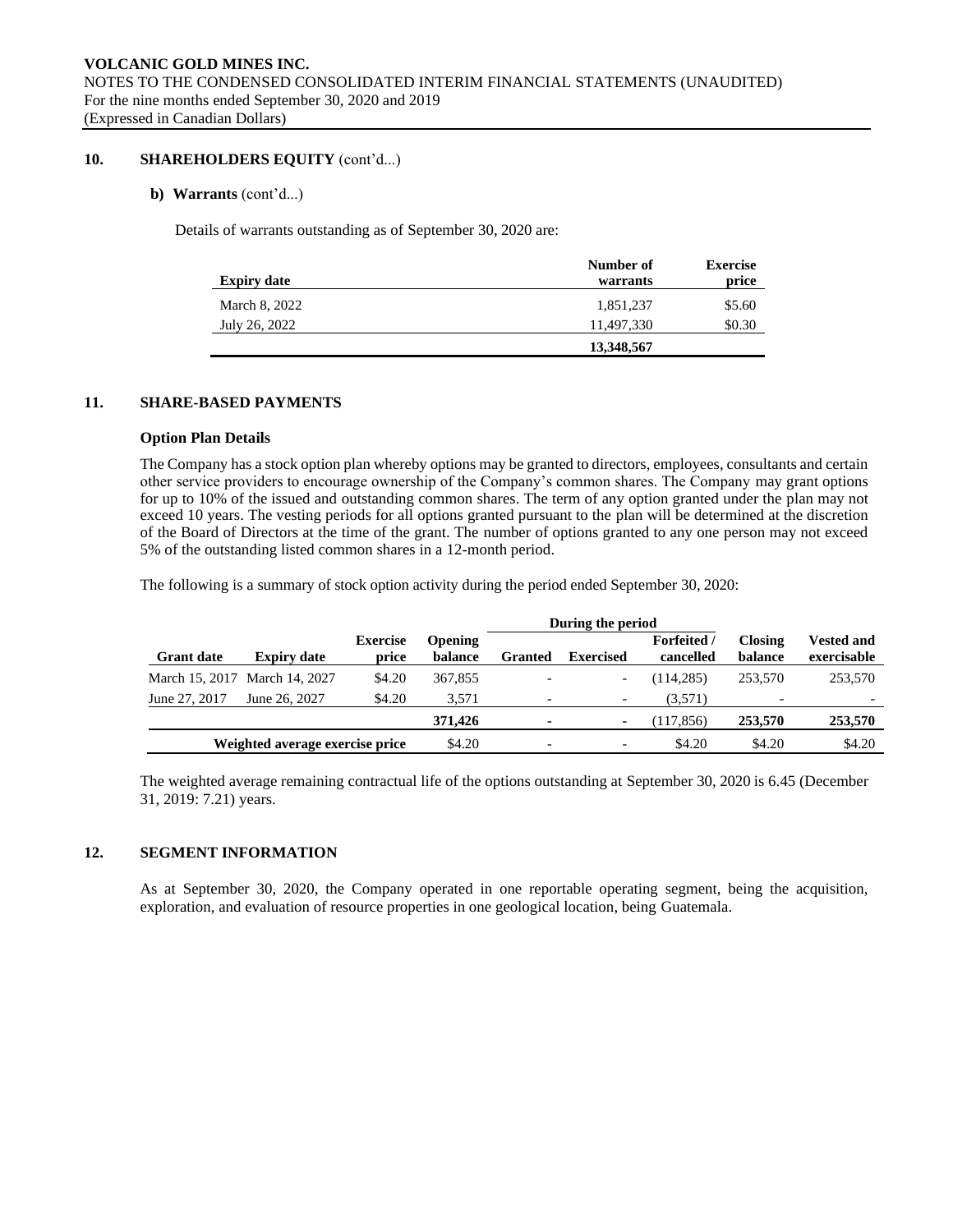## **13. FINANCIAL AND CAPITAL RISK MANAGEMENT**

Financial assets and liabilities are classified in the in the fair value hierarchy according to the lowest level of input that is significant to the fair value measurement. Assessment of the significant of a particular input to the fair value measurement requires judgement and may affect placement within the fair value hierarchy levels. The hierarchy is as follows:

- Level 1: quoted prices (unadjusted) in active markets for identical assets or liabilities.
- Level 2: inputs other than quotes prices included in Level 1 that are observable for the asset or liability, either directly (i.e., as prices) or indirectly (i.e., derived from prices).
- Level 3: inputs for the asset or liability that are not based on observable market data (unobservable inputs).

The carrying value of receivables, deposits and accounts payable and accrued liabilities approximates fair value due to the short-term nature of the financial instruments. Cash is valued at a level 1 fair value measurement and is classified as fair value through profit or loss. Receivables and long-term deposits are classified as amortized cost. Accounts payable and accrued liabilities are classified as amortized cost.

#### **Risk management**

The Company is exposed to varying degrees to a variety of financial instrument related risks:

#### *Credit risk*

Credit risk is the risk of an unexpected loss if a customer or third party to a financial instrument fails to meet its contractual obligations.

The Company's cash is held at large Canadian financial institution in interest bearing accounts. The Company has no investment in asset backed commercial paper.

#### *Liquidity risk*

Liquidity risk is the risk that the Company will not be able to meet its financial obligations as they fall due.

The Company manages liquidity risk through its capital management as outlined below. Accounts payable and accrued liabilities are due within one year.

### *Market risk*

Market risk is the risk of loss that may arise from changes in market factors such as interest rates, foreign exchange rates, and commodity and equity prices.

a) Interest rate risk

The Company's exposure to interest rate risk arises from the interest rate impact on cash. The Company's practice has been to invest cash at floating rates of interest, in order to maintain liquidity, while achieving a satisfactory return for shareholders. There is minimal risk that the Company would recognize any loss as a result of a decrease in the fair value of any guaranteed bank investment certificates included in cash as they are generally held with large financial institutions. As at September 30, 2020, the Company is not exposed to significant interest rate risk.

b) Foreign currency risk

The Company is exposed to financial risk related to the fluctuation of foreign currency rates. The Company currently operates in Canada though a substantial portion of the Company's current liabilities are in US dollars. A significant change in the currency exchange rate between the Canadian dollar relative to the US dollar could have an effect on the Company's results of operations, financial position or cash flows. The Company has not hedged its exposure to currency fluctuations. As at September 30, 2020, the Company is exposed to currency risk through the following financial assets and liabilities denominated in currencies other than the Canadian dollar: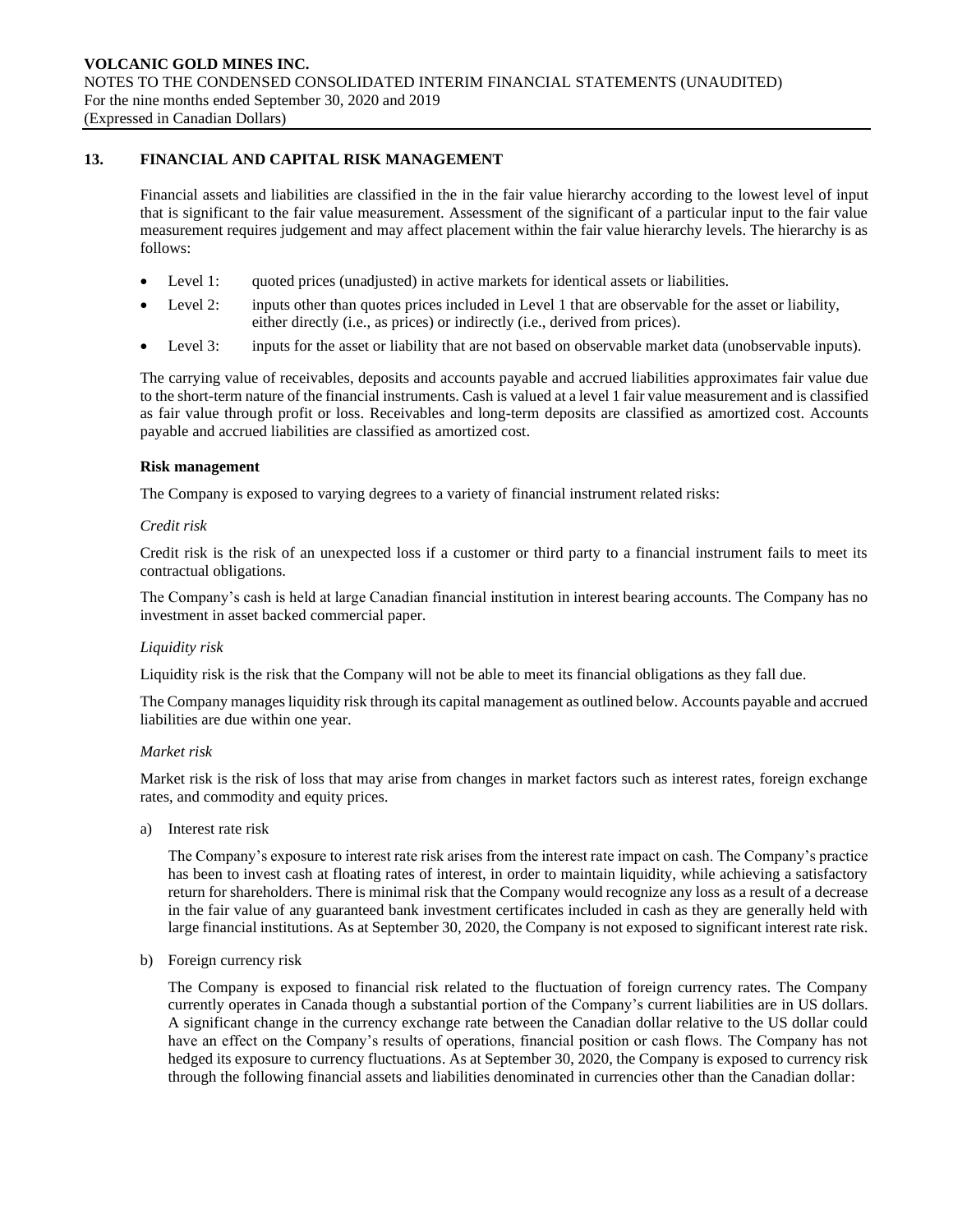## **13. FINANCIAL AND CAPITAL RISK MANAGEMENT** (cont'd...)

b) Foreign currency risk (cont'd...)

| As at                                    | September 30,<br>2020                     |    | December 31,<br>2019                     |  |
|------------------------------------------|-------------------------------------------|----|------------------------------------------|--|
|                                          | <b>US Dollars</b><br>(CDN)<br>equivalent) |    | <b>US Dollars</b><br>(CDN<br>equivalent) |  |
| Cash                                     | \$<br>13.270                              | \$ | 2,735                                    |  |
| Accounts payable and accrued liabilities | (112,092)                                 |    | (88, 335)                                |  |
| Net exposure                             | \$<br>(98, 822)                           |    | (85,600)                                 |  |

Based on the above net exposure as at September 30, 2020, and assuming all other variables remain constant, a 10% depreciation or appreciation of the Canadian dollar against the US dollar would result in an increase/decrease of approximately \$9,900 in the Company's net loss and comprehensive loss for the period ended September 30, 2020 (2019: \$8,400).

#### c) Price risk

The Company is exposed to price risk with respect to commodity prices, particularly gold. The Company closely monitors commodity prices to determine the appropriate course of action to be taken by the Company.

# **14. CAPITAL MANAGEMENT**

The Company's objectives when managing capital are to safeguard the Company's ability to continue as a going concern in order to pursue acquisition, exploration and development of mineral properties and to maintain a flexible capital structure which optimizes the costs of capital at an acceptable risk. In the management of capital, the Company includes its components of shareholders' equity.

The Company manages the capital structure and makes adjustments to it in light of changes in economic conditions and the risk characteristics of the underlying assets. To maintain or adjust the capital structure, the Company may attempt to issue new shares, issue debt, acquire or dispose of assets or adjust the amount of cash.

The Company currently is not subject to externally imposed capital requirements. There were no changes in the Company's approach to capital management.

With the proceeds of the private placement closed during the current period end in addition to the brokered private placement proceeds received subsequent to the period end (Note 16), the Company expects its capital resources to be sufficient to carry out its planned exploration expenditures and cover operating costs through the next twelve months.

# **15. SUPPLEMENTARY CASH FLOW INFORMATION**

No cash was paid for interest or taxes for the periods ended September 30, 2020 and 2019.

During the period ended September 30, 2020, significant non-cash investing and financing transactions included the issuance of 1,497,330 finders warrants valued at \$1,014,441 (2019: no transactions).